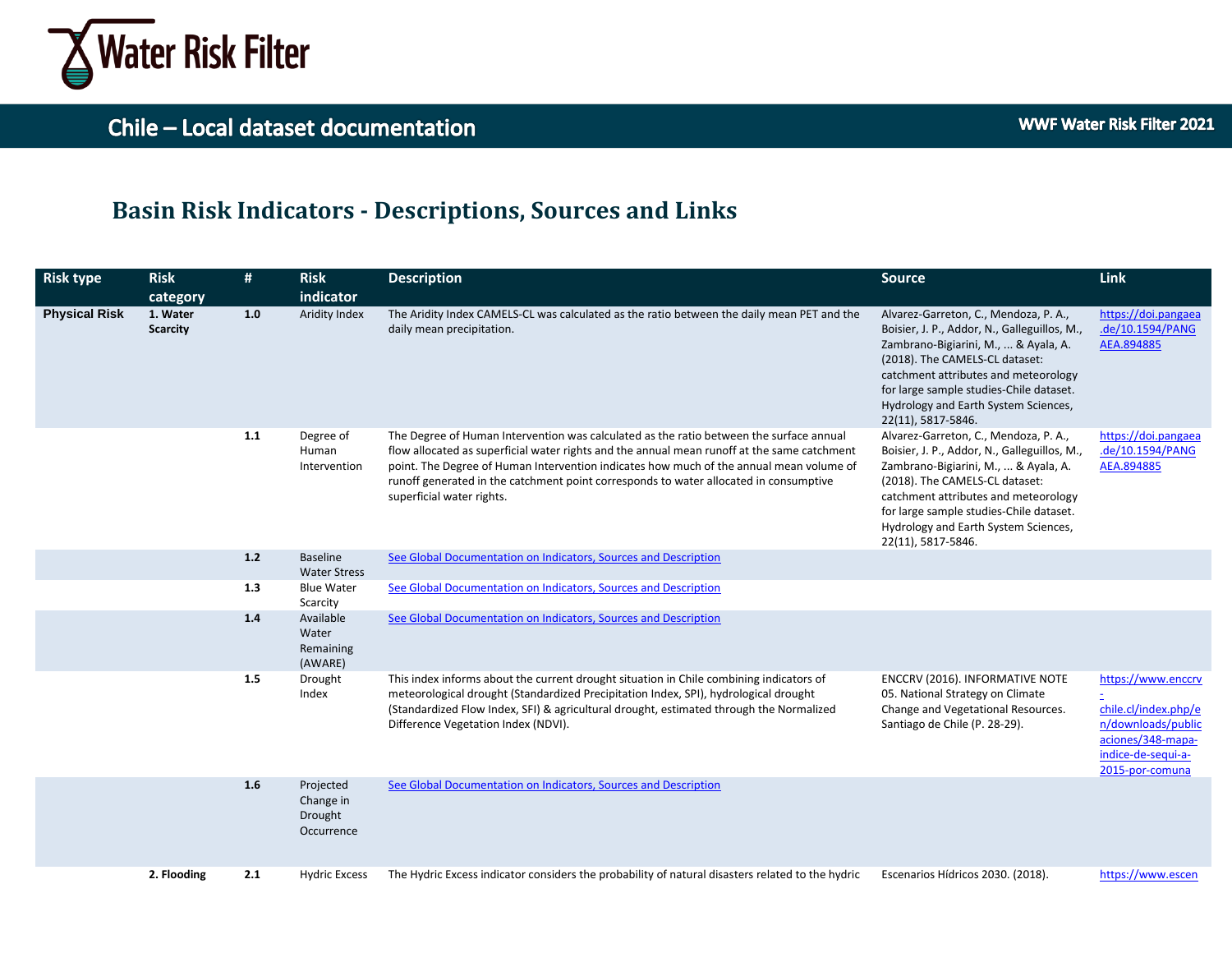

| <b>Risk type</b>       | <b>Risk</b><br>category                | #   | <b>Risk</b><br>indicator                                   | <b>Description</b>                                                                                                                                                                                                                                                                                                                                                                                                                                                                                       | <b>Source</b>                                                                                                                                                                                                                                                                                                                 | <b>Link</b>                                                                  |
|------------------------|----------------------------------------|-----|------------------------------------------------------------|----------------------------------------------------------------------------------------------------------------------------------------------------------------------------------------------------------------------------------------------------------------------------------------------------------------------------------------------------------------------------------------------------------------------------------------------------------------------------------------------------------|-------------------------------------------------------------------------------------------------------------------------------------------------------------------------------------------------------------------------------------------------------------------------------------------------------------------------------|------------------------------------------------------------------------------|
|                        |                                        |     |                                                            | excess (flooding), both of geological, hydro-meteorological or climatic origin. It is based on<br>information related to natural disasters associated with floods, alluvium & tsunamis in a<br>timeframe between 1907 & 2017. The minimum work scale considered the county-level<br>political division for the Hydric Excess analysis.                                                                                                                                                                   | Radiografía del Agua: Brecha y Riesgo<br>Hídrico en Chile. Fundación Chile,<br>Santiago, Chile.                                                                                                                                                                                                                               | arioshidricos.cl/mul<br>timedia/                                             |
|                        |                                        | 2.2 | Projected<br>Change in<br>Flood<br>Occurrence              | See Global Documentation on Indicators, Sources and Description                                                                                                                                                                                                                                                                                                                                                                                                                                          |                                                                                                                                                                                                                                                                                                                               |                                                                              |
|                        | 3. Water<br>Quality                    | 3.1 | Surface<br><b>Water Quality</b><br>Index                   | This index informs levels of water quality in a simplified way, englobing in this index the most<br>important parameters negatively affecting water quality. This Index was built based on<br>general (pH, dissolved oxygen, electrical conductivity and chemical oxygen demand) and<br>specific (metals, metalloids, nitrate and nitrite) chemical parameters. The comparison and<br>valuation of these parameters defined were normalized to be assessed and integrated to the<br>final quality index. | Escenarios Hídricos 2030. (2018).<br>Radiografía del Agua: Brecha y Riesgo<br>Hídrico en Chile. Fundación Chile,<br>Santiago, Chile.                                                                                                                                                                                          | https://www.escen<br>arioshidricos.cl/mul<br>timedia/                        |
|                        | 4. Ecosystem<br><b>Services Status</b> | 4.1 | Terrestrial<br>Ecosystems                                  | This indicator describes risk levels for environmental degradation over the next 50 years. It is<br>an estimation based on the percentage of the area by vegetation type affected by a different<br>severity level of bioclimatic hydric stress.                                                                                                                                                                                                                                                         | Pliscoff, P. (2015) Aplicación de los<br>criterios de la Unión Internacional para<br>la Conservación de la Naturaleza (IUCN)<br>para la evaluación de riesgo de los<br>ecosistemas terrestres de Chile.<br>Informe Técnico elaborado por Patricio<br>Pliscoff para el Ministerio del Medio<br>Ambiente. 63p. Santiago, Chile. | https://mma.gob.cl                                                           |
|                        |                                        | 4.2 | Catchment<br>Ecosystem<br>Services<br>Degradation<br>Level | See Global Documentation on Indicators, Sources and Description                                                                                                                                                                                                                                                                                                                                                                                                                                          |                                                                                                                                                                                                                                                                                                                               |                                                                              |
|                        |                                        | 4.3 | Projected<br>Impacts on<br>Freshwater<br>Biodiversity      | See Global Documentation on Indicators, Sources and Description                                                                                                                                                                                                                                                                                                                                                                                                                                          |                                                                                                                                                                                                                                                                                                                               |                                                                              |
| <b>Regulatory Risk</b> | 5. Enabling<br><b>Environment</b>      | 5.1 | Water<br>Strategy                                          | The water strategy risk indicator is based on inquiry related to the existence of a water<br>strategy, both at the national, local or basin level. This indicator was built incorporating<br>information about drought management and flood plans from the Voluntary Watershed<br>Management Agreements and Tsunami Flood Maps from the CITSU Project.                                                                                                                                                   | SHOA. (2019). Shoa :: CITSU.                                                                                                                                                                                                                                                                                                  | http://www.shoa.cl<br>/php/citsu.php                                         |
|                        |                                        | 5.2 | Sophistication<br>of Legal<br>Framework                    | The Sophistication of Legal Framework Risk Indicator is based on research to determine the<br>level of sophistication and clarity of water-reletad legal framework in Chile. The underlying<br>data for this risk indicator is based on information about legal restrictions and limitations of<br>water use framework in Chile, for both superficial and subterranean water.                                                                                                                            | DGA. (2019). Ministerio de Obras<br>Públicas - Dirección de General de<br>Aguas.                                                                                                                                                                                                                                              | http://www.dga.cl/l<br>imitacionrestriccion<br>agua/Paginas/defau<br>lt.aspx |
|                        |                                        | 5.3 | Implementati<br>on Status of<br>Water                      | See Global Documentation on Indicators, Sources and Description                                                                                                                                                                                                                                                                                                                                                                                                                                          |                                                                                                                                                                                                                                                                                                                               |                                                                              |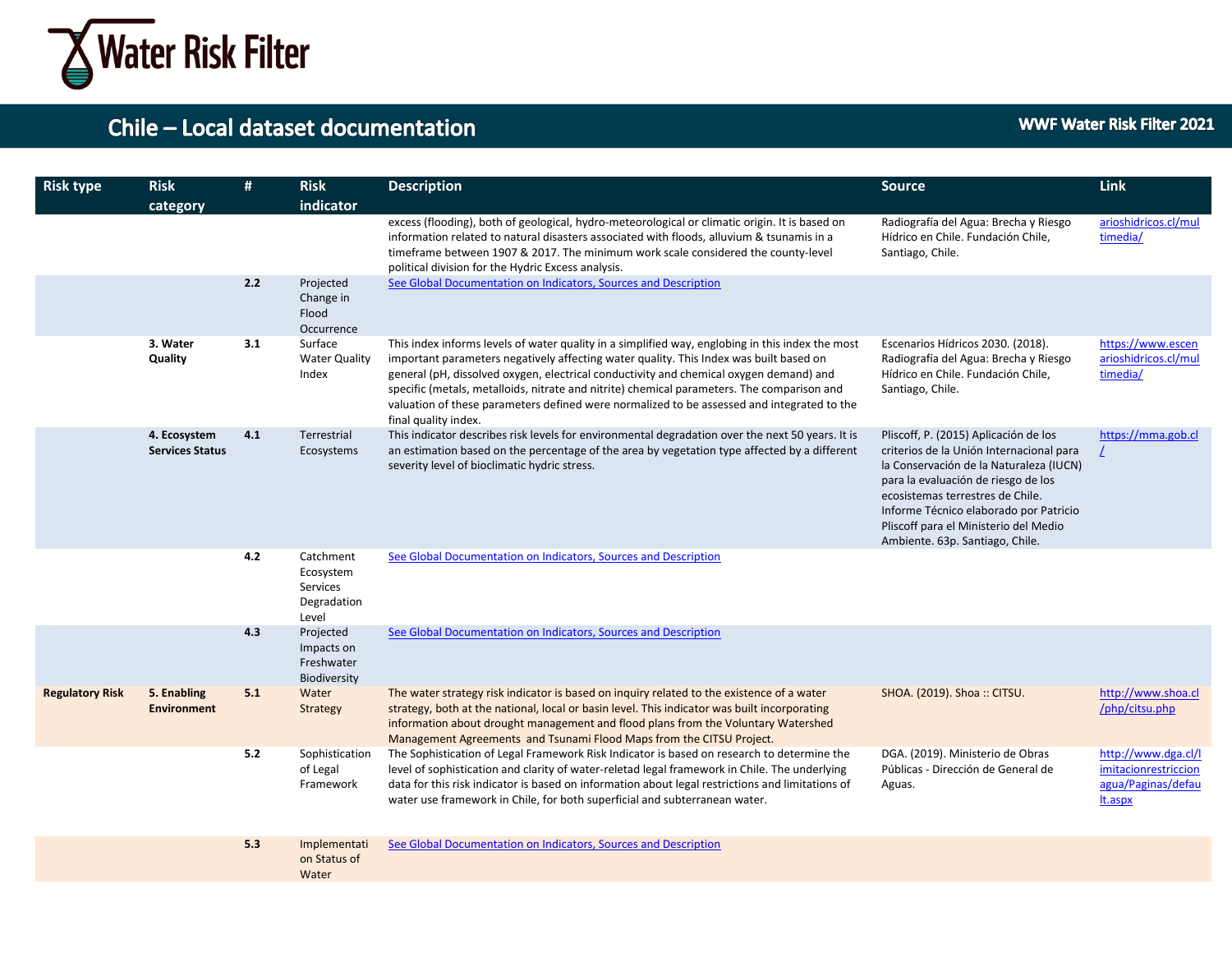

| <b>Risk type</b> | <b>Risk</b><br>category                | #   | <b>Risk</b><br>indicator                              | <b>Description</b>                                                                                                                                                                                                                                                                                                                                                                                                                                                                                                                                                                                                                                                                                                                                                       | <b>Source</b>                                                                                 | <b>Link</b>                                                                                                      |
|------------------|----------------------------------------|-----|-------------------------------------------------------|--------------------------------------------------------------------------------------------------------------------------------------------------------------------------------------------------------------------------------------------------------------------------------------------------------------------------------------------------------------------------------------------------------------------------------------------------------------------------------------------------------------------------------------------------------------------------------------------------------------------------------------------------------------------------------------------------------------------------------------------------------------------------|-----------------------------------------------------------------------------------------------|------------------------------------------------------------------------------------------------------------------|
|                  |                                        |     | Management<br>Plans (SDG<br>6.5.1                     |                                                                                                                                                                                                                                                                                                                                                                                                                                                                                                                                                                                                                                                                                                                                                                          |                                                                                               |                                                                                                                  |
|                  | 6. Institutions<br>& Governance        | 6.1 | Corruption<br>Perceptions<br>Index                    | See Global Documentation on Indicators, Sources and Description                                                                                                                                                                                                                                                                                                                                                                                                                                                                                                                                                                                                                                                                                                          |                                                                                               |                                                                                                                  |
|                  |                                        | 6.2 | Freedom in<br>the World<br>Index                      | See Global Documentation on Indicators, Sources and Description                                                                                                                                                                                                                                                                                                                                                                                                                                                                                                                                                                                                                                                                                                          |                                                                                               |                                                                                                                  |
|                  |                                        | 6.3 | Stakeholder<br>Platform                               | The Stakeholder Platform Risk Indicator is based on research to determine the existence and<br>level of an official forum or platform in which stakeholders come together to discuss water-<br>related issues. The underlying data for this risk indicator is based on information about<br>territorial scope of Voluntary Watershed Management Agreements. The scores have been<br>defined in accordance to the existence and effectiveness of watershed management<br>agreements. Due to the low representation of these fora in the country, the scores take<br>categories related to the existence and progress on implementation of watershed<br>management agreements.                                                                                             | ASCC. (2019). Agencia de<br>Sustentabilidad y Cambio Climático.                               | http://www.agencia<br>sustentabilidad.cl/p<br>agina/acuerdos vol<br>untarios para la g<br>estion                 |
|                  | 7.<br>Management<br><b>Instruments</b> | 7.1 | Enforcement<br>of Legal<br>Framework                  | In order to acknowledge risks due to lack enforcement of Water-related Legal Framework, the<br>underlying data for this Indicator is based on information related to the number of infractions<br>in the Water Code12 (complaints and inspections) at watershed basin level, in a period<br>between 2014 to 2018. Due to the qualitative character of the information and the risk level<br>varies greatly across different watershed basins, the risk scores were established through the<br>natural breaks method (Jenks optimization algorithm). The raw data use for this analysis<br>corresponds to the number of complaints with a procedure state cataloged as "resolved" and<br>with the denomination "final decision received", and as such a clear infraction. | DGA. (2019). Ministerio de Obras<br>Públicas - Dirección de General de<br>Aguas.              | http://www.dga.cl/<br>productosyservicios<br>/realizarDenuncia/P<br>aginas/default.aspx                          |
|                  |                                        | 7.2 | Status of<br>Groundwater<br>Monitoring                | The Groundwater Monitoring was established as a proxy to determine the groundwater risk<br>at a watershed level. The indicator uses the number of groundwater monitoring stations from<br>the National Hydrometric Net by watershed.                                                                                                                                                                                                                                                                                                                                                                                                                                                                                                                                     | DGA. (2019). Ministerio de Obras<br>Públicas - Dirección de General de<br>Aguas.              | http://www.dga.cl/<br>estudiospublicacion<br>es/mapoteca/Pagin<br>as/default.aspx#och<br>$\overline{\mathbf{0}}$ |
|                  |                                        | 7.3 | Density of<br>Runoff<br>Monitoring<br><b>Stations</b> | Density of Runoff Monitoring stations was established as a proxy to determine the risk related<br>to information on runoff levels at a watershed level. The indicator uses the number of runoff<br>monitoring stations from the National Hydrometric Net by watershed basin.                                                                                                                                                                                                                                                                                                                                                                                                                                                                                             | DGA. (2019). Ministerio de Obras<br>Públicas - Dirección de General de<br>Aguas.              | http://www.dga.cl/<br>estudiospublicacion<br>es/mapoteca/Pagin<br>as/default.aspx#och<br>$\mathbf{o}$            |
|                  | 8.<br>Infrastructure<br>& Finance      | 8.1 | Access to Safe<br><b>Drinking</b><br>Water            | The underlying data for this risk indicator is based on information from the Census of<br>Population and Housing in 2017 related to the source of water used in homes by county. The<br>raw data that was analysed corresponds to the number of homes by county currently<br>connected to the safe public drinking water system.                                                                                                                                                                                                                                                                                                                                                                                                                                         | INE. (2017). Instituto Nacional de<br>Estadísticas   REDATAM Procesamiento<br>y diseminación. | https://redatam-<br>ine.ine.cl/redbin/Rp<br>WebEngine.exe/Por<br>tal?BASE=CENSO 2<br>017⟨=esp                    |
|                  |                                        | 8.2 | Access to<br>Sanitation                               | This risk indicator is based on an information cross related with the total population within<br>the operational territory of sanitary concessions, whose wastewater collected receive<br>treatment, and the total habitants by county informed by the Census of Population and<br>Housing in 2017.                                                                                                                                                                                                                                                                                                                                                                                                                                                                      | SISS. (2017). Informes sector sanitario.                                                      | http://www.siss.go<br>b.cl/586/w3-<br>propertyvalue-<br>6415.html                                                |